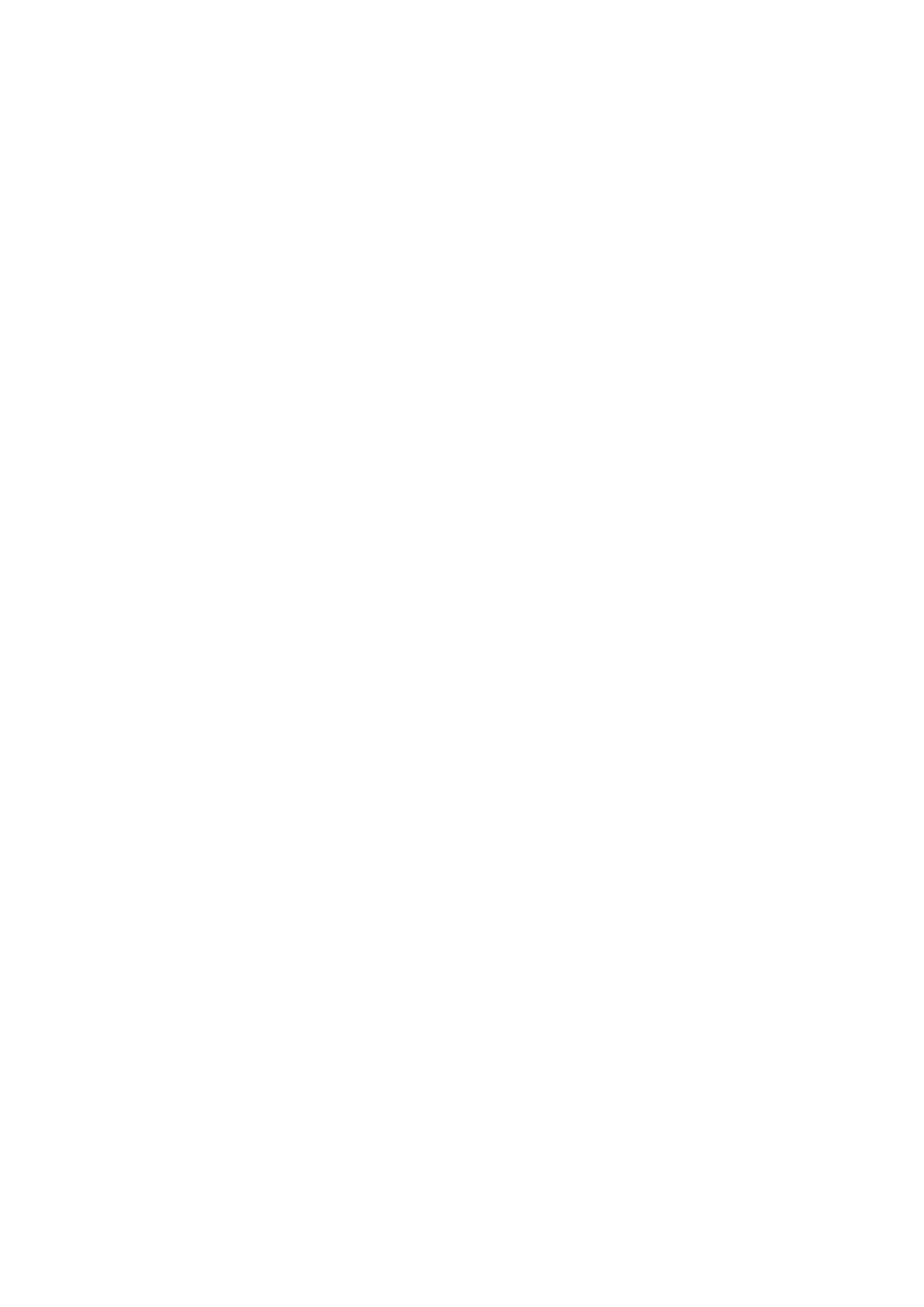## **ANNEX**

# **GUIDANCE FOR MINIMIZING THE TRANSFER OF INVASIVE AQUATIC SPECIES AS BIOFOULING (HULL FOULING) FOR RECREATIONAL CRAFT**

#### **1 WHAT IS BIOFOULING?**

Biofouling is the accumulation of aquatic organisms such as microorganisms, plants and animals, on surfaces and structures immersed in or exposed to the aquatic environment. Biofouling may also be known as hull fouling.

#### **2 WHY IS THE TRANSFER OF BIOFOULING ORGANISMS A PROBLEM?**

Aquatic organisms may be transferred to new locations as biofouling and can be harmful and invasive in locations where they do not naturally occur.

The transfer of invasive aquatic organisms can threaten fresh water, brackish and marine environments, human, animal and plant life, and economic and cultural activities.

Even when there is no visible biofouling, it is important to undertake the minimizing measures outlined in this guidance as light fouling (e.g. the slime layer) is likely to be present and the measures will help ensure that heavier fouling does not develop. Once invasive aquatic species are established in a new location or habitat, they are often impossible to eradicate.

#### **3 WHAT INFLUENCES THE AMOUNT OF BIOFOULING ON A RECREATIONAL CRAFT?**

All recreational craft have some biofouling, even if recently cleaned or anti-fouled. The amount of biofouling is influenced by factors such as:

- the type, age and condition of anti-fouling coating systems and hull cleaning practices;
- operating profile, including speeds, time underway compared with time moored or anchored, water temperature, and where the craft is normally kept (e.g. on land, in a marina or on an estuarine mooring);
- places visited; and
- design and construction, particularly areas that are more susceptible to biofouling (e.g. rudders, propellers and propeller shafts).

Actively minimizing the biofouling on your craft will greatly reduce the risk of transferring invasive aquatic species and can also improve fuel efficiency and operating speeds.

# **4 WHO SHOULD USE THIS GUIDANCE MATERIAL?**

This guidance is for use by all owners and operators of recreational craft less than 24 metres in length. All craft can potentially transfer invasive aquatic species, even trailered craft that are normally kept out of the water.

#### **5 HOW CAN BIOFOULING BE MINIMIZED?**

If your recreational craft is normally kept in the water (regardless of whether it is trailerable or not), an appropriate anti-fouling coating system and good maintenance are the best way of preventing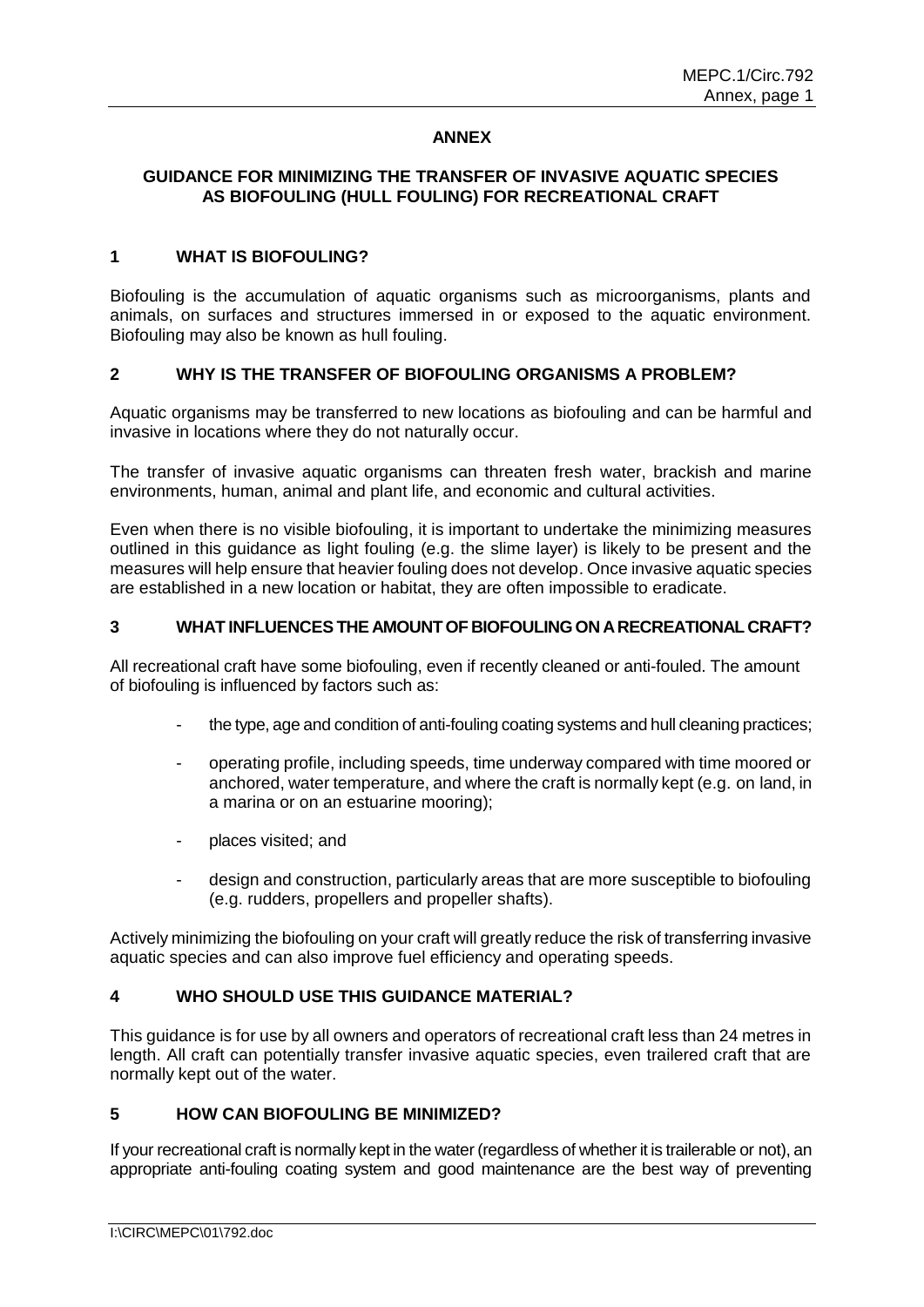biofouling accumulation. If you regularly operate recreational craft in both marine and fresh waters, this may help to reduce the accumulation of biofouling (many marine fouling species do not easily survive in fresh or brackish water and vice versa) however, a good maintenance regime is still essential.

## **6 IS ONE ANTI-FOULING COATING SYSTEM ACCEPTABLE FOR ALL CRAFT?**

Different anti-fouling coating systems suit different craft and activities. When choosing an anti-fouling coating system, you should seek expert advice and consider:

- planned periods between hauling/drying out or maintenance to make sure the coating is effective for that time period;
- craft speed and patterns of use biofouling can rapidly accumulate when craft are stationary or inactive in port or coastal waters;
- construction material (steel, wood, aluminium, etc.) systems are specific for different hull materials; and
- location to be applied on the craft different coating types may be required for different parts of the hull or structure, such as around the propeller shaft or rudders, due to water flow conditions.

Anti-fouling coating systems are subject to legal requirements and it is recommended that these requirements are considered when purchasing an anti-fouling coating system. For example, the International Maritime Organization (IMO) International Convention on the Control of Harmful Anti-fouling Systems on Ships, 2001 (AFS 2001) bans the use of anti-fouling paints that contain organotins such as TBT – highly poisonous tributyltin .

# **7 HOW CAN BIOFOULING BE MINIMIZED IN NICHE AREAS?**

Niche areas are parts of a craft that are particularly susceptible to biofouling growth due to different water flow conditions, the exposure of the anti-fouling coating system to wear or damage, or areas that may be inadequately coated. For example, any hull projections or indentations that may generate turbulent flow which causes greater wear on the coating. Niche areas may include:

- propellers, thrusters and/or propulsion units;
- rudder stocks and hinges;
- rope guards, stern tube seals and propeller shafts;
- apertures or free flooding spaces;
- areas prone to anti-fouling damage from groundings:
- outlets, inlets, cooling pipes and grates;
- anodes:
- anchors, anchor wells, chains and chain lockers; and
- echo sounders and probes.

Biofouling in the niche areas of your craft can be minimized by ensuring an appropriate anti-fouling coating system is applied, including the entrances to inlet and discharge pipes, rudder fixtures, bow and stern thrusters, propellers and shafts (unless polished), rope cutters,

<sup>\*</sup> TBT has been proven to pose a substantial risk of toxicity and other chronic impacts to marine organisms and can also harm human health as a result of the consumption of affected seafood.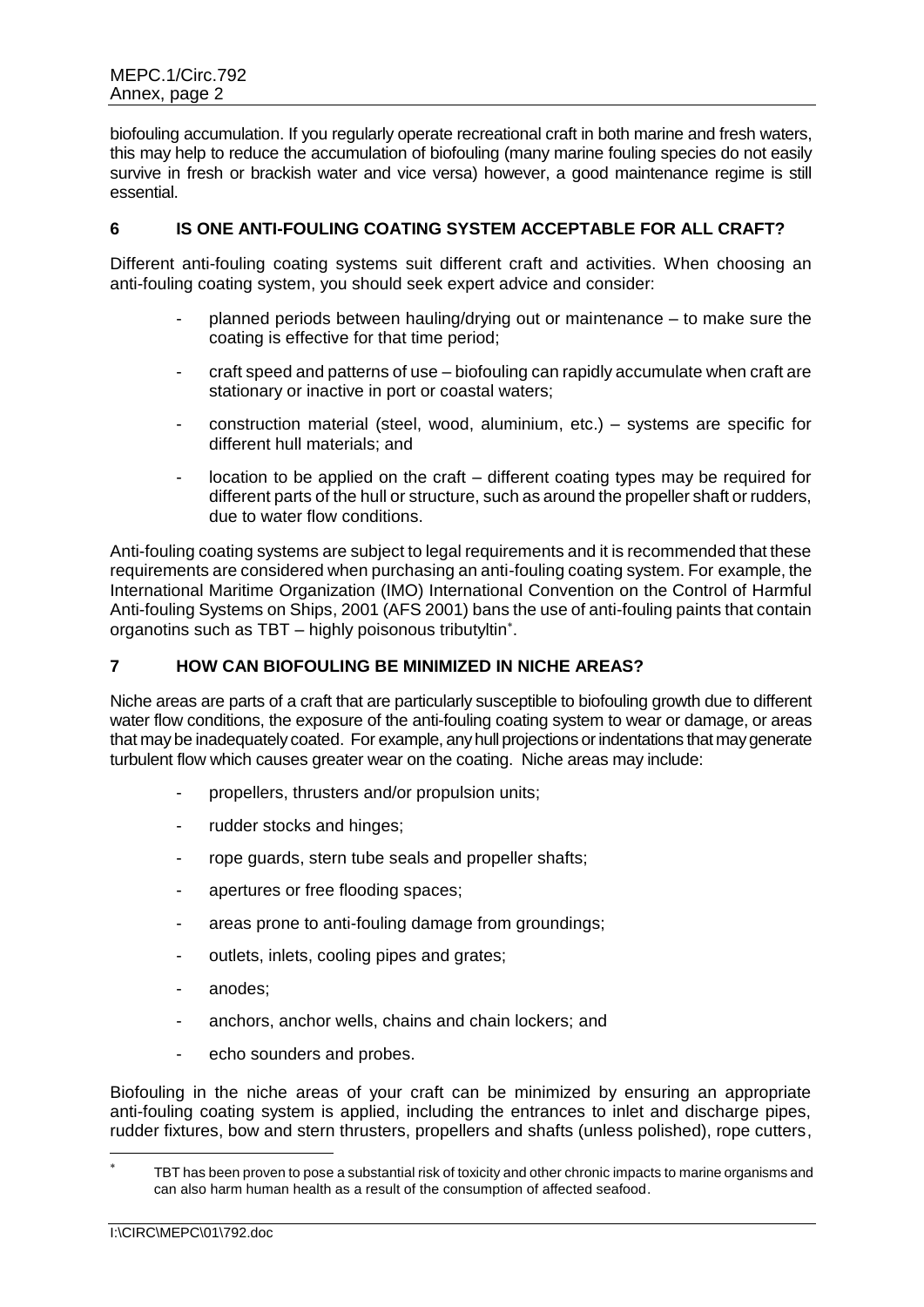etc. When hauling out and applying an anti-fouling coating system, you need to make sure that you change the positions of blocks or slings to ensure these areas are also coated.

Some niche areas are not protected by an anti-fouling coating system, e.g. anodes. You can minimize biofouling associated with these anodes if they are flush-fitted, or a rubber backing pad is inserted between the anode and the hull, or the gap is caulked. Otherwise, you need to ensure that the hull under the anode and its strap has an anti-fouling coating system suitable for low water flow. If your anodes are attached by recessed bolts, then the recesses should be caulked.

If your craft is equipped with a Marine Growth Prevention System (MGPS) (for example, injections of chemicals in internal seawater systems), it is important that you regularly check correct operation of the MGPS in accordance with the manufacturer's instructions.

#### **8 WHAT ABOUT CLEANING?**

It is important that you regularly assess the need for cleaning and the condition of the anti-fouling coating system. Where it is safe to do so, in-water inspections of your craft may be appropriate:

- at the beginning and end of a planned period of inactivity;
- before and after a significant change to the craft's operating profile; or
- following damage to, or failure of, the anti-fouling system.

Where craft can be readily hauled out it is always preferable to clean the hull and niche areas out of the water where the waste can be effectively captured for proper disposal in accordance with local requirements. When cleaning your craft it is important that you consider the following precautions:

- haul your craft out of the water to clean it at least once a year;
- always follow the manufacturer's instructions when applying and maintaining your anti-fouling coating system;
- use cleaning methods and facilities that capture biological, chemical and physical debris; and
- coordinate cleaning or maintenance of the anti-fouling coating system, hull and niche areas with voyage or trip planning to ensure that the craft starts significant journeys as clean as practical.

Checking, cleaning and drying gear and equipment such as anchors, chains, nets, bait wells, and sports equipment after each trip is also an effective way to avoid accidental transfer of invasive aquatic species between water bodies.

# **9 WHAT ABOUT IN-WATER CLEANING?**

In-water cleaning can be suitable for removing light fouling (e.g. the slime layer) with gentle techniques that minimize both the release of toxic substances from the anti-fouling and the degradation of the anti-fouling coating system.

Before undertaking any in-water cleaning, check with the local authorities for regulations regarding the in-water cleaning of boat hulls and/or the discharge of chemicals into the water column. If possible, use appropriate technology that captures biological, chemical and physical debris so that it can be disposed of to an appropriate onshore facility.

When cleaning an area coated with a biocidal anti-fouling coating system, use cleaning techniques that minimize the release of biocide into the environment. In-water scrubbing of large and distinct biofouling (e.g. barnacles, tubeworms or fronds of algae) generates waste or debris that may create a pulse of biocide that could harm the local environment. Biocide in the sediments could affect future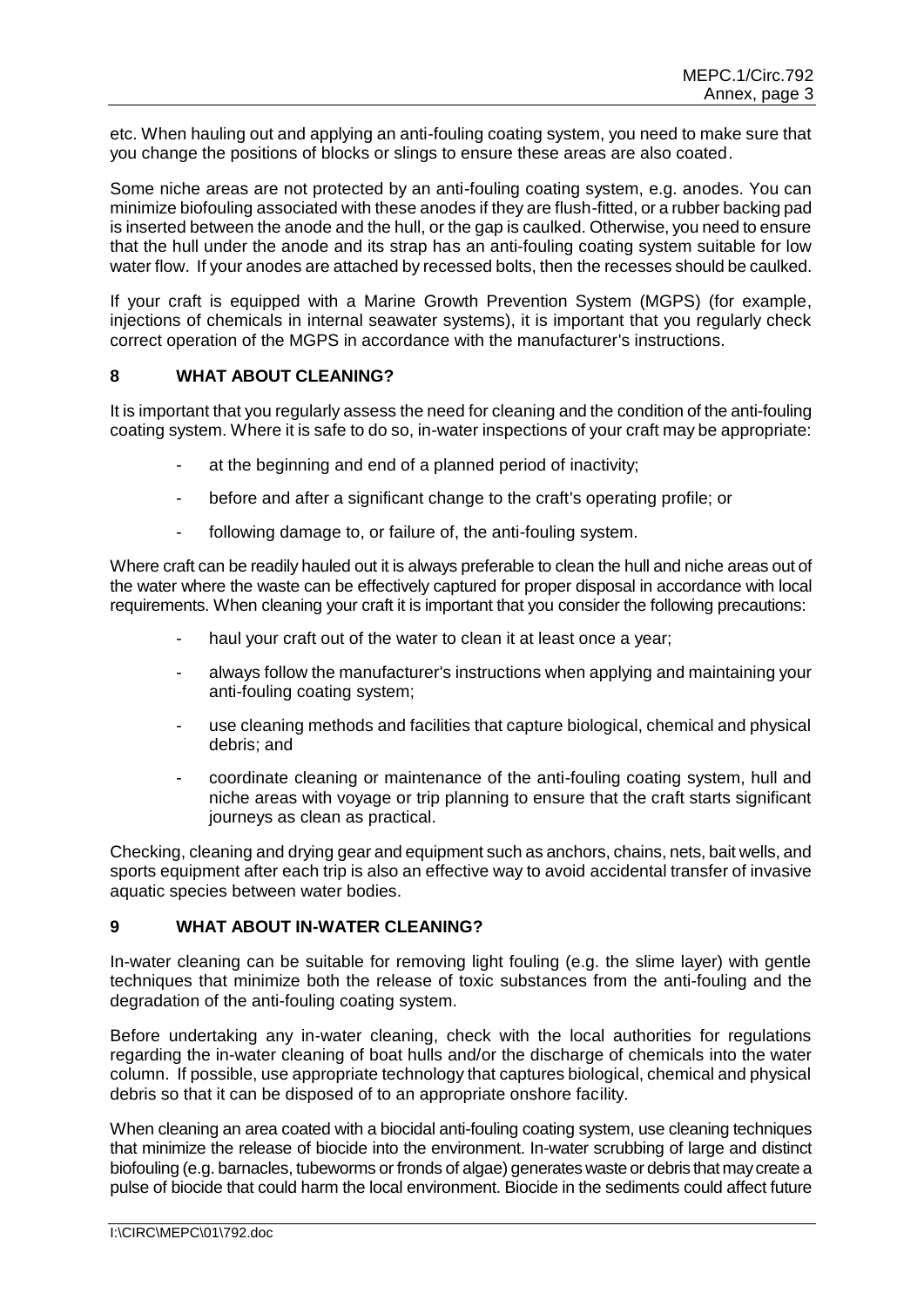applications by the port authority for the disposal of dredge spoil. In-water scrubbing may also prematurely deplete the anti-fouling coating system which would then rapidly re-foul. Scrubbing your craft in-water is not recommended as an alternative to out-of-water cleaning beyond the specified service life of an anti-fouling coating system.

Craft with biocide-free anti-fouling coating systems are likely to require regular in-water cleaning. It is important to use cleaning techniques that do not damage the anti-fouling coating and impair its function.

# **10 IS RECORDING BIOFOULING ACTIVITIES IMPORTANT?**

It may be useful for you to retain your craft's biofouling management information in one place, such as the craft's logbook. This information could include details of the anti-fouling system used on your craft, any inspections made and notes on the effectiveness of the coating system. The anti-fouling manufacturer's product data sheets may also provide useful information. A diagram of the hull of your craft showing niche area locations and a summary of plans for minimizing biofouling (e.g. planned time interval between anti-fouling system renewals and how the different niche areas will and/or have been treated) is also useful. Example diagrams are shown at the end of this guidance. Having this information could also assist interested marina, port or harbour authorities to quickly and efficiently assess the potential biofouling risk of your craft and minimize delays to your journey or trip.

#### **11 WHAT ABOUT TRAILERED CRAFT KEPT OUT OF THE WATER?**

Even if your trailered craft is normally kept out of the water, it still has the potential to transfer invasive aquatic species from one area to another via the craft, its trailer or associated gear and equipment. To reduce this risk, the following measures should be taken after removing the craft from the water and before transporting to another water body or storing it on land:

- remove attached biofouling (e.g. seaweeds, barnacles, mussels) from the craft, gear, equipment and trailer;
- drain hull compartments, pipework and outboard engines;
- rinse the craft inside and out with fresh water and, if possible, dry all areas before moving;
- dispose of biofouling and waste water ashore where it cannot drain back into the water or drains; and
- inspect, clean and dry the gear and equipment after each journey or trip.

#### **12 HOW IS IMO INVOLVED?**

The International Maritime Organization (IMO) is the international body responsible for setting standards for the safety and security of shipping and prevention of marine pollution by ships. Some IMO regulations and/or guidelines may also apply to recreational craft. Due to global concerns about the effects of invasive aquatic species on the environment, IMO has adopted the Guidelines for the control and management of ships' biofouling to minimize the transfer of invasive aquatic species, adopted by resolution MEPC.207(62), to apply and provide information for ships of all sizes.

Please visit the link:

http://www.imo.org/Knowledge Centre/How and where to find IMO information/Index of IMO resolutions/Marine Environment Protection Committee (MEPC)/MEPC.207(62)

This guidance document is specifically aimed at recreational craft less than 24 metres in length and provides information consistent with the IMO Guidelines.